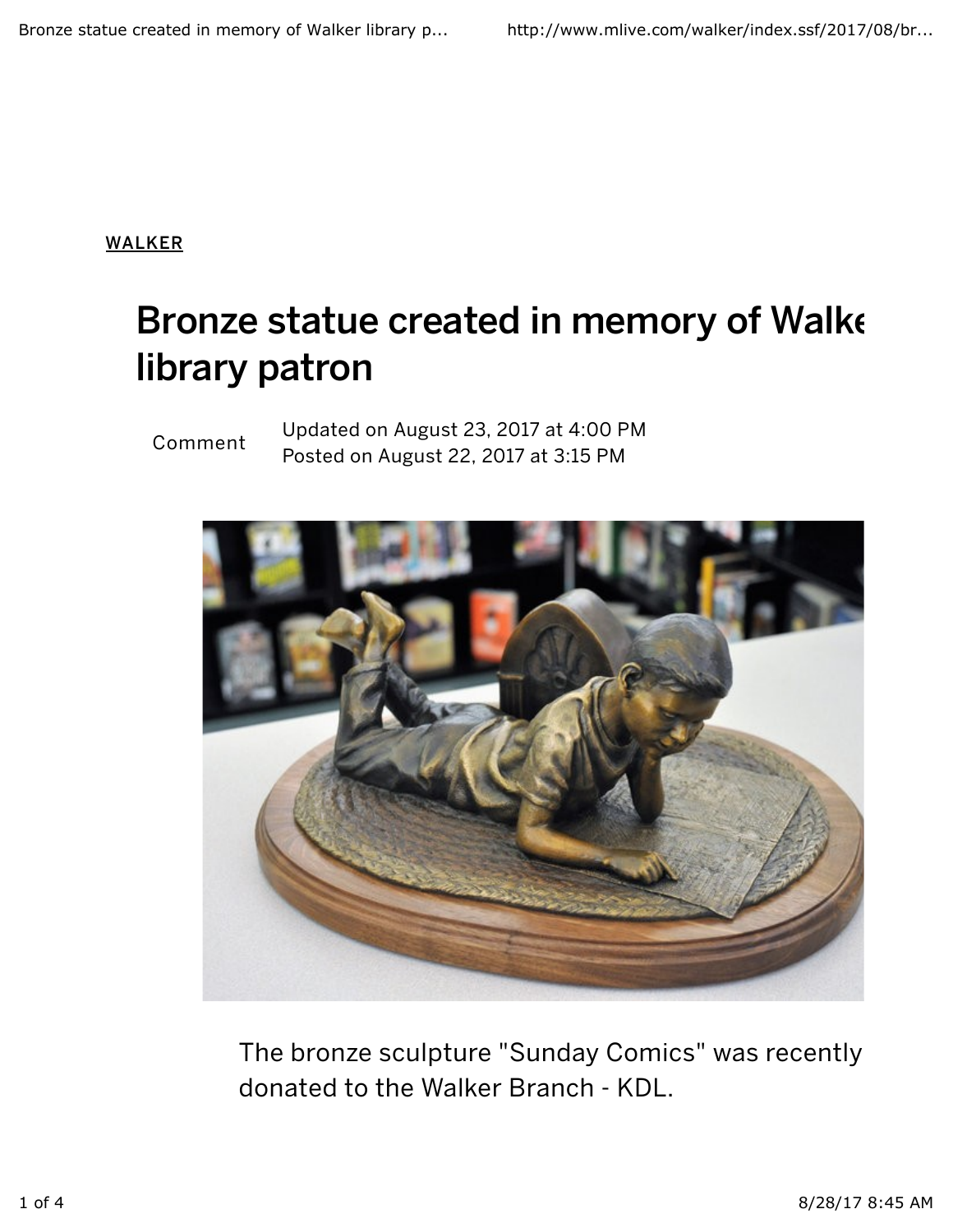

## By Jeffrey Cunningham, jcunning@mlive.com

The Walker branch of the Kent District Library has a new bronze sculpture in its permanent art collection, thanks to a patron w to honor her late husband.

The bronze statue title "Sunday Comics" arrived at the library and is now on permanent display. It honors the life of Walker  $\alpha$ Donald Hevel, who died in January 2016 at the age of 86.

Artist Lori Kiplinger Pandy, of Texas, created the sculpture. She several other pieces on display at the library.

It is the first sculpture in the library's permanent art collection. significant piece for the library for helping to grow the culture collection we have on hand," said Library Manager Craig Buno. statue is a nice introduction to art and maybe the first bronze many have seen and they can see it here for free."

Don's wife, Betty Ann Hevel, told library officials last year she v do something at the library to permanently remember her late. "At first she talked about purchasing comic books for the libra they had been so important to Don," Buno said.

Eventually Betty decided that a bronze sculpture was a better

The table-top size sculpture depicts Don as a young man lying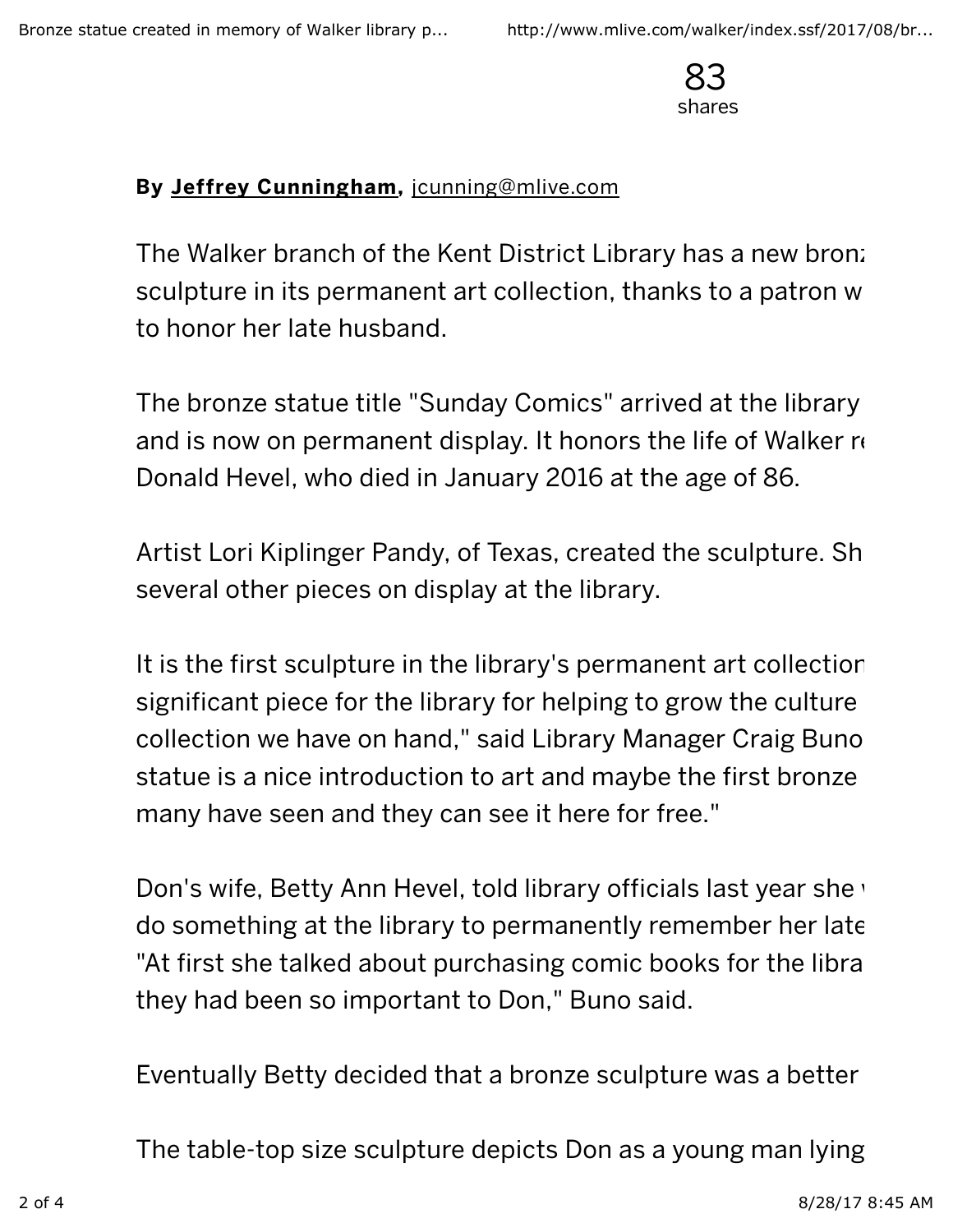floor reading the Sunday comics in his family living room, liste old-fashioned radio as the same comics are being read by the announcer. Betty said that is the way Don learned to read in the

Buno said Don was an avid reader and often spent time at the library. "He often came in and told the staff jokes besides getting to read."

"Sunday Comics" is on display with several other sculptures that been loaned to the library from Sculpture Works, of Hurst, Tex. group loans art work to libraries across the country. It has recently placed several new sculptures in the Walker library.

> Registration on or use of this site constitutes acceptance of our User Agreement and Privacy Policy

© 2017 MLive Media Group. All rights reserved (About Us). The material on this site may not be reproduced, distributed, transmitted, cached or otherwise used, except with the prior written permission of MLive Media Group.

.